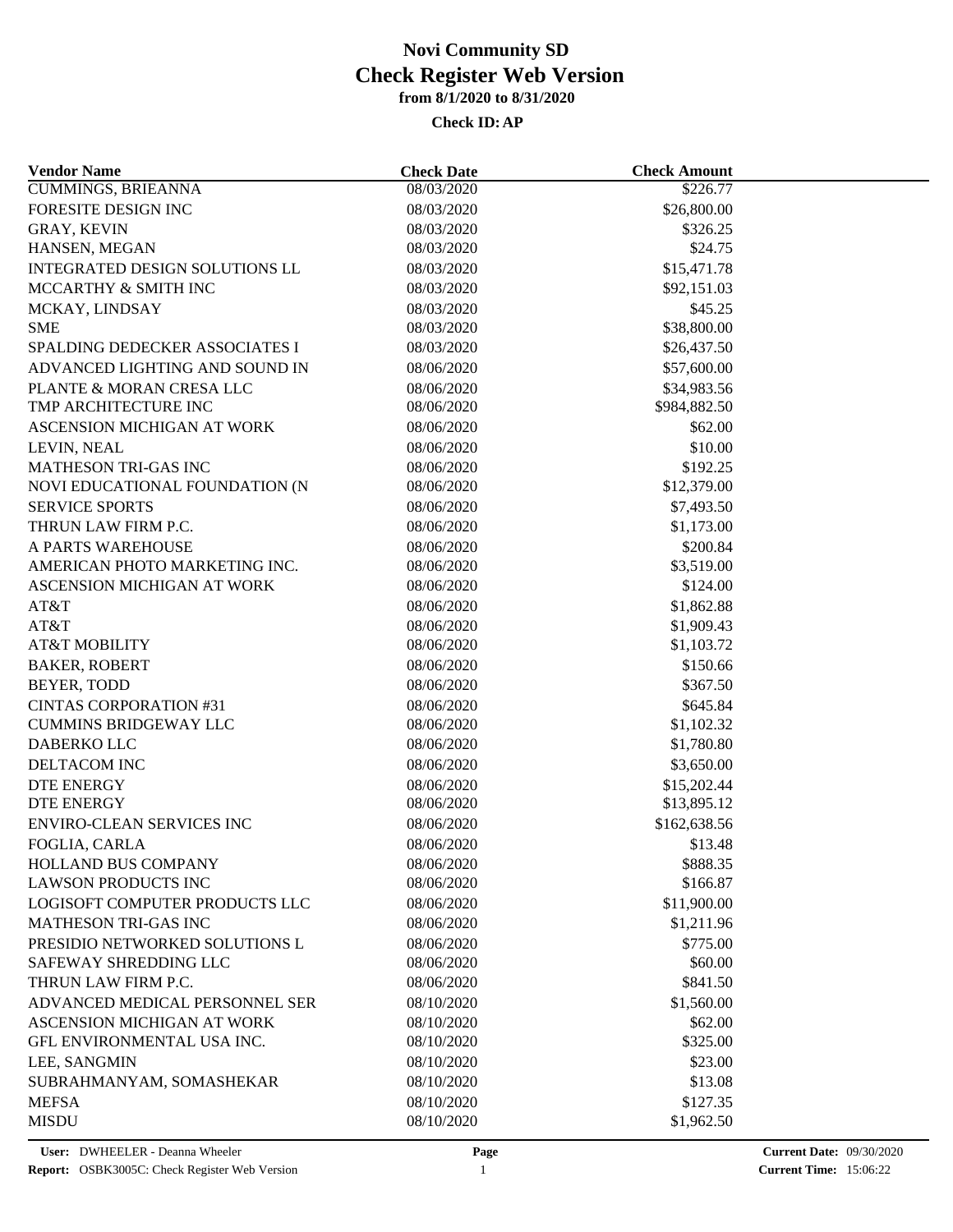| <b>Vendor Name</b>                   | <b>Check Date</b> | <b>Check Amount</b> |  |
|--------------------------------------|-------------------|---------------------|--|
| <b>A PARTS WAREHOUSE</b>             | 08/17/2020        | \$544.08            |  |
| ADVANCED MEDICAL PERSONNEL SER       | 08/17/2020        | \$520.00            |  |
| <b>ALLIED INC</b>                    | 08/17/2020        | \$2,452.34          |  |
| <b>ANDYMARK INC</b>                  | 08/17/2020        | \$505.34            |  |
| BALASUBRAMANIAM, PRAKASH             | 08/17/2020        | \$826.22            |  |
| <b>BODARY, LORI</b>                  | 08/17/2020        | \$259.05            |  |
| <b>CINTAS CORPORATION #31</b>        | 08/17/2020        | \$269.02            |  |
| <b>CONSUMERS ENERGY</b>              | 08/17/2020        | \$2,801.41          |  |
| <b>CUMMINS BRIDGEWAY LLC</b>         | 08/17/2020        | \$225.52            |  |
| <b>CURRICULUM ASSOCIATES INC</b>     | 08/17/2020        | \$114,066.50        |  |
| DATA MANAGEMENT INC.                 | 08/17/2020        | \$956.25            |  |
| DURAISWAMY, VIDYA                    | 08/17/2020        | \$14.46             |  |
| FOX, CARLTON                         | 08/17/2020        | \$234.00            |  |
| GAMI, SEEMA                          | 08/17/2020        | \$150.00            |  |
| GFL ENVIRONMENTAL USA INC.           | 08/17/2020        | \$1,319.60          |  |
| H & H ENTERPRISES INC                | 08/17/2020        | \$2,100.00          |  |
| HP INC                               | 08/17/2020        | \$318.64            |  |
| HUTCHINSON, KELLI                    | 08/17/2020        | \$328.25            |  |
| JOHNSON CONTROLS FIRE PROTECTI       | 08/17/2020        | \$2,118.99          |  |
| <b>KONE INC</b>                      | 08/17/2020        | \$521.83            |  |
| LAUTEN, MARK                         | 08/17/2020        | \$70.00             |  |
| <b>LAWSON PRODUCTS INC</b>           | 08/17/2020        | \$217.39            |  |
| LEE, MINSUN                          | 08/17/2020        | \$99.00             |  |
| LIFE INSURANCE COMPANY OF NORT       | 08/17/2020        | \$21,899.96         |  |
| MCALEER, NICOLE                      | 08/17/2020        | \$1,144.00          |  |
| MCDOUGALL, BARBARA                   | 08/17/2020        | \$180.00            |  |
|                                      |                   |                     |  |
| MICHIGAN INTERSCHOLASTIC ATH A       | 08/17/2020        | \$55.00             |  |
| MIOTECH SPORTS MEDICINE SUPPLI       | 08/17/2020        | \$700.07            |  |
| NEFF MOTIVATION INC                  | 08/17/2020        | \$290.95            |  |
| OGASAWARA, NOZOMU                    | 08/17/2020        | \$32.25             |  |
| PANJATCHARAM, KADHIRSELVAN           | 08/17/2020        | \$150.00            |  |
| <b>PEARSON</b>                       | 08/17/2020        | \$1,378.01          |  |
| PETTY CASH-ALEXANDER OFILI OR        | 08/17/2020        | \$150.00            |  |
| PETTY CASH-ANN HANSEN (PS)           | 08/17/2020        | \$150.00            |  |
| PETTY CASH-ANN HANSEN (CARE)         | 08/17/2020        | \$150.00            |  |
| PETTY CASH-BRIAN GORDON OR BAR       | 08/17/2020        | \$3,050.00          |  |
| PETTY CASH-DAVID ASCHER              | 08/17/2020        | \$200.00            |  |
| PETTY CASH-EVOL GAZZARATO OR L       | 08/17/2020        | \$1,388.00          |  |
| PETTY CASH-JULIE BEDFORD OR AN       | 08/17/2020        | \$150.00            |  |
| PETTY CASH-LAURA CARINO OR NAN       | 08/17/2020        | \$150.00            |  |
| PETTY CASH-LISA FENCHEL OR MAR       | 08/17/2020        | \$150.00            |  |
| PETTY CASH-NICOLE CARTER OR MI       | 08/17/2020        | \$700.00            |  |
| PITSCO INC                           | 08/17/2020        | \$275.00            |  |
| PLAYWORKS EDUCATION ENERGIZED        | 08/17/2020        | \$82,450.00         |  |
| PLYMOUTH PT SPECIALISTS              | 08/17/2020        | \$1,559.25          |  |
| <b>SEG WORKERS COMPENSATION FUND</b> | 08/17/2020        | \$11,649.00         |  |
| <b>TICKETRACKER</b>                  | 08/17/2020        | \$500.00            |  |
| TREDROC TIRE SERVICES LLC            | 08/17/2020        | \$2,639.56          |  |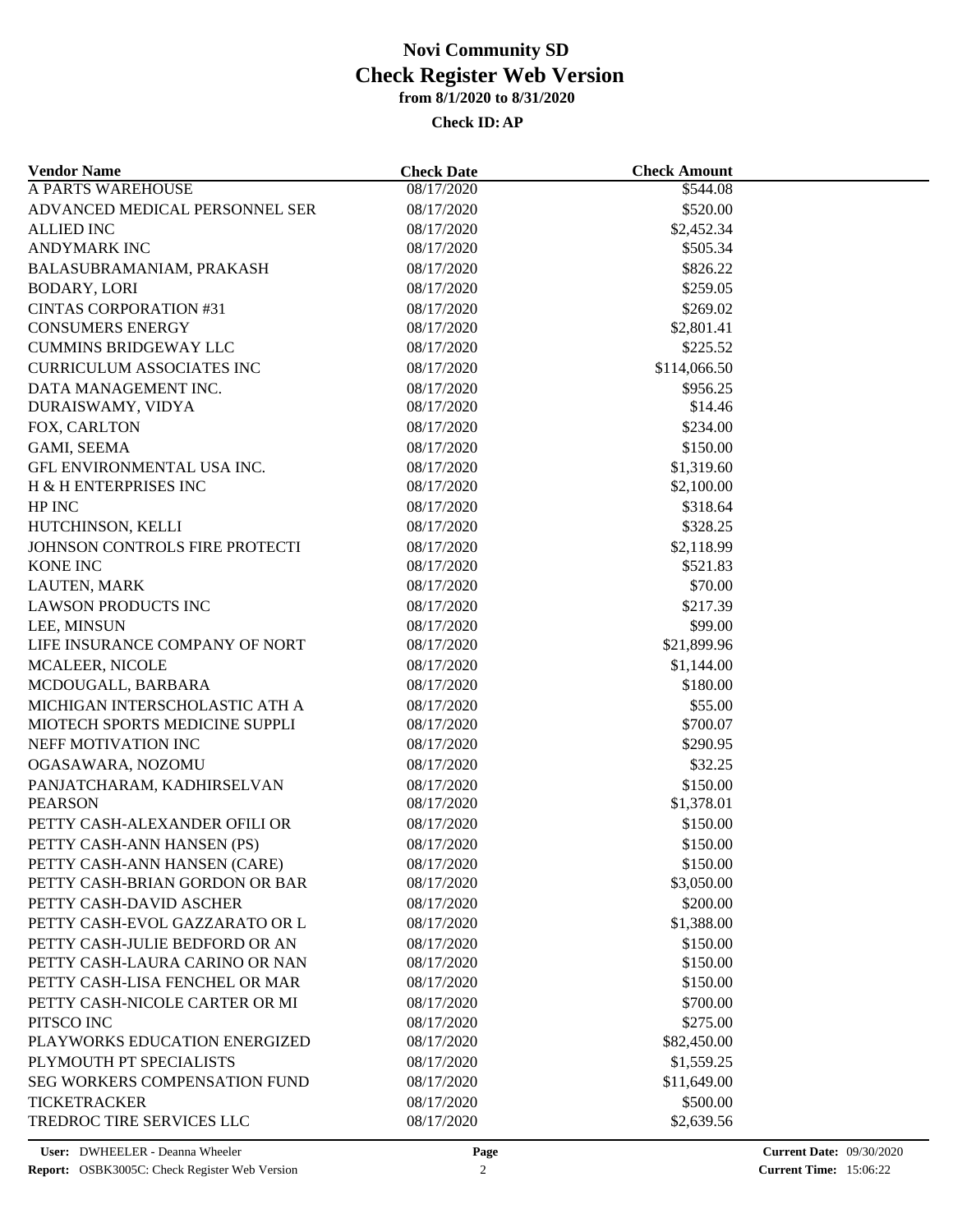| <b>Vendor Name</b>                                          | <b>Check Date</b> | <b>Check Amount</b> |  |
|-------------------------------------------------------------|-------------------|---------------------|--|
| XU, JINGHAI                                                 | 08/17/2020        | \$100.00            |  |
| YAMAMOTO, YASUE                                             | 08/17/2020        | \$75.00             |  |
| ZENTO, TAKAKO                                               | 08/17/2020        | \$41.25             |  |
| ZUKOW, ANITA                                                | 08/17/2020        | \$337.50            |  |
| EDF ENERGY SERVICES LLC                                     | 08/17/2020        | \$2,358.48          |  |
| LUSK & ALBERTSON P.L.C.                                     | 08/17/2020        | \$172.50            |  |
| <b>BEAUCHEMIN, CRISTA</b>                                   | 08/20/2020        | \$676.00            |  |
| <b>BEGONIA BROTHERS</b>                                     | 08/20/2020        | \$6,225.00          |  |
| BEYER, TODD                                                 | 08/20/2020        | \$294.00            |  |
| <b>BROWN, GRAHAM</b>                                        | 08/20/2020        | \$826.22            |  |
| BUCHMAN, CYNTHIA                                            | 08/20/2020        | \$75.00             |  |
| <b>CONSUMERS ENERGY</b>                                     | 08/20/2020        | \$275.35            |  |
| DABERKO LLC                                                 | 08/20/2020        | \$890.40            |  |
| DIRECT ENERGY BUSINESS INC                                  | 08/20/2020        | \$60,690.80         |  |
| <b>DTE ENERGY</b>                                           | 08/20/2020        | \$48.76             |  |
| <b>EXECUTIVE ENERGY SERVICES LLC</b>                        | 08/20/2020        | \$400.00            |  |
| FEAMSTER, JEANNE                                            | 08/20/2020        | \$119.75            |  |
| FRONTLINE TECHNOLOGIES INC                                  | 08/20/2020        | \$6,711.60          |  |
|                                                             | 08/20/2020        | \$538.00            |  |
| HATHAWAY, KIMBERLY<br><b>INACOMP TECHNICAL SERVICES GRO</b> | 08/20/2020        | \$512,164.10        |  |
| JOHNSON CONTROLS FIRE PROTECTI                              | 08/20/2020        |                     |  |
|                                                             |                   | \$6,796.60          |  |
| KLUCEVEK, JODI                                              | 08/20/2020        | \$406.26            |  |
| LINDSEY, KATHRYN                                            | 08/20/2020        | \$75.00             |  |
| <b>MARSHALL MUSIC</b>                                       | 08/20/2020        | \$10.00             |  |
| MELENDEZ, KERRY                                             | 08/20/2020        | \$75.00             |  |
| MICHIGAN SCHOOL BUSINESS OFFIC                              | 08/20/2020        | \$4,000.00          |  |
| NAIK, LEENA                                                 | 08/20/2020        | \$168.75            |  |
| NAIR, PADMA                                                 | 08/20/2020        | \$56.25             |  |
| OSBORNE, MELISSA                                            | 08/20/2020        | \$75.00             |  |
| PITSCO INC                                                  | 08/20/2020        | \$525.60            |  |
| PRESIDIO NETWORKED SOLUTIONS L                              | 08/20/2020        | \$375.00            |  |
| SANDERS, PAMARA                                             | 08/20/2020        | \$75.00             |  |
| SCHOOLOGY INC.                                              | 08/20/2020        | \$34,550.56         |  |
| <b>STATE OF MICHIGAN</b>                                    | 08/20/2020        | \$95.00             |  |
| VIET, JILL                                                  | 08/20/2020        | \$75.00             |  |
| VSC INC                                                     | 08/20/2020        | \$2,895.00          |  |
| WEB BENEFITS DESIGN CORPORATIO                              | 08/20/2020        | \$2,505.45          |  |
| WONSUN YANG-CHOE OR RYAN CHOE                               | 08/20/2020        | \$99.25             |  |
| WOOD, HEATHER                                               | 08/20/2020        | \$65.00             |  |
| YU-TING SU OR PEI-CHUNG LEE                                 | 08/20/2020        | \$63.00             |  |
| <b>MISDU</b>                                                | 08/25/2020        | \$1,962.50          |  |
| UNITED STATES TREASURY                                      | 08/25/2020        | \$62.00             |  |
| <b>CHARTWELLS DINING SERVICES</b>                           | 08/26/2020        | \$26,336.80         |  |
| ADN ADMINISTRATORS INC                                      | 08/27/2020        | \$3,734.60          |  |
| AMERICAN ASSOCIATION SCHOOL PE                              | 08/27/2020        | \$225.00            |  |
| <b>AMERICAN RED CROSS</b>                                   | 08/27/2020        | \$5.00              |  |
| ARTE MEDIA DETROIT                                          | 08/27/2020        | \$1,000.00          |  |
| ASCENSION MICHIGAN AT WORK                                  | 08/27/2020        | \$124.00            |  |
|                                                             |                   |                     |  |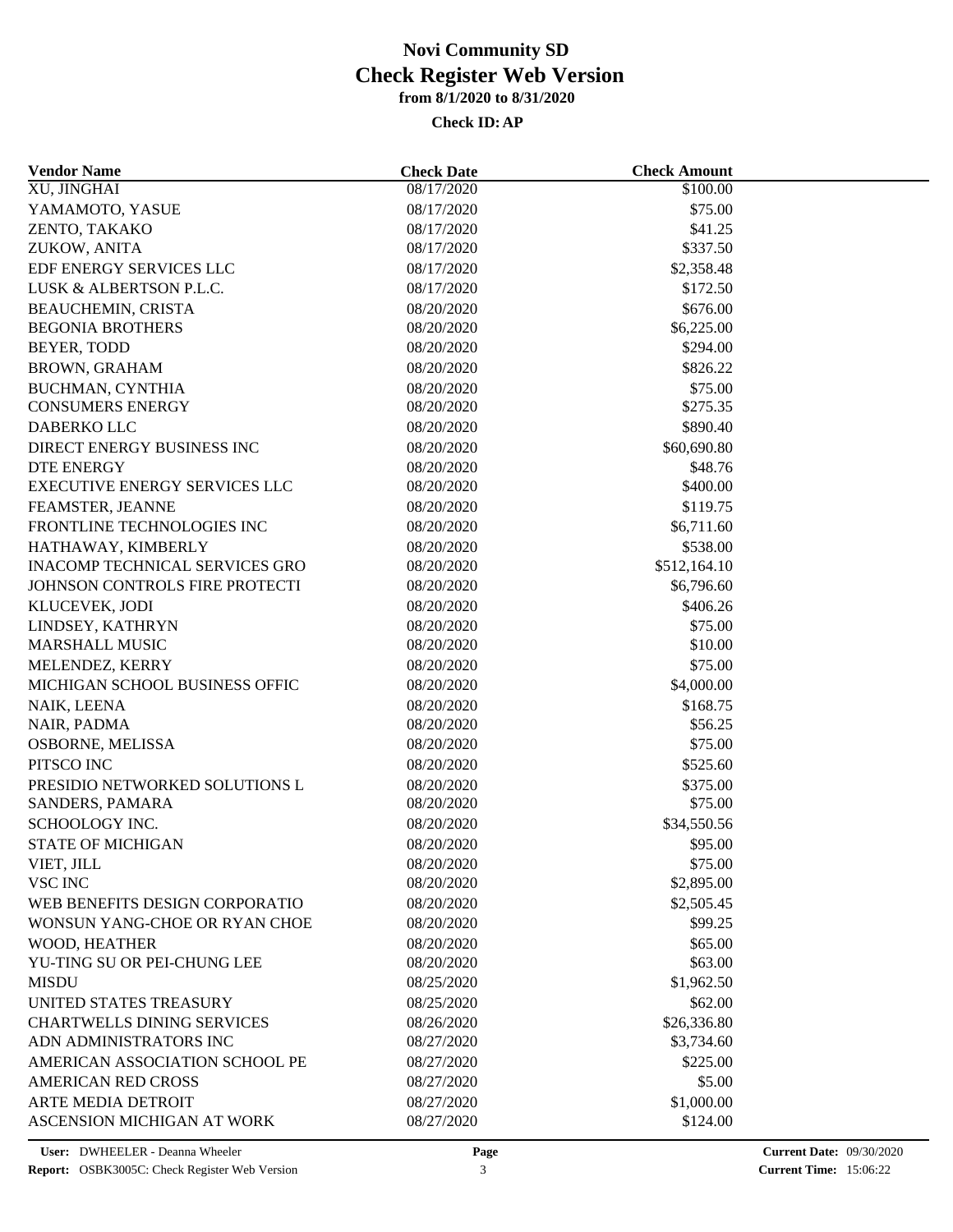| <b>Vendor Name</b>             | <b>Check Date</b> | <b>Check Amount</b>   |                |  |
|--------------------------------|-------------------|-----------------------|----------------|--|
| AT&T                           | 08/27/2020        | \$3,243.80            |                |  |
| AT&T                           | 08/27/2020        | \$639.92              |                |  |
| <b>BOKAIE, ABED</b>            | 08/27/2020        | \$44.25               |                |  |
| <b>BRADISH, NICOLE</b>         | 08/27/2020        | \$52.25               |                |  |
| BUETTNER, RAYMOND              | 08/27/2020        | \$100.00              |                |  |
| <b>CINTAS CORPORATION #31</b>  | 08/27/2020        | \$269.02              |                |  |
| DAHRING, KAYLEY                | 08/27/2020        | \$142.91              |                |  |
| DELTACOM INC                   | 08/27/2020        | \$54.00               |                |  |
| DRAPEAU, MICHAEL               | 08/27/2020        | \$175.00              |                |  |
| EADES-JORDAN, MELISSA          | 08/27/2020        | \$64.45               |                |  |
| GFL ENVIRONMENTAL USA INC.     | 08/27/2020        | \$201.24              |                |  |
| GRAY, RANESHA                  | 08/27/2020        | \$99.00               |                |  |
| HANSEN, MEGAN                  | 08/27/2020        | \$90.00               |                |  |
| HURON CLINTON METROPOLITAN AUT | 08/27/2020        | \$160.00              |                |  |
| IDE, MELISSA                   | 08/27/2020        | \$676.00              |                |  |
| INTEGRATED DESIGN SOLUTIONS LL | 08/27/2020        | \$11,531.73           |                |  |
| JACKSON TRUCK SERVICE INC      | 08/27/2020        | \$676.64              |                |  |
| KANAOKA, NAGAYUKI              | 08/27/2020        | \$79.00               |                |  |
| KIDON, JEFF                    | 08/27/2020        | \$1,742.44            |                |  |
| KOSARAJU, KRISHNACHAND         | 08/27/2020        | \$1,652.44            |                |  |
| KWON, ONAM                     | 08/27/2020        | \$175.00              |                |  |
| LAPSHAN, MICHELLE              | 08/27/2020        | \$338.00              |                |  |
| LEE, MINSUN                    | 08/27/2020        | \$36.00               |                |  |
| <b>M-2 AUTO PARTS INC</b>      | 08/27/2020        | \$140.88              |                |  |
| MCCARTHY & SMITH INC           | 08/27/2020        | \$65,863.29           |                |  |
| MCDOUGALL, BARBARA             | 08/27/2020        | \$6.98                |                |  |
| <b>MCW PARTNERS LLC</b>        | 08/27/2020        | \$660.00              |                |  |
| MESSA (MICHIGAN EDUCATION SPEC | 08/27/2020        | \$601,228.08          |                |  |
| NICHOLS PAPER & SUPPLY COMPANY | 08/27/2020        | \$2,041.86            |                |  |
| PLANTE AND MORAN CRESA LLC     | 08/27/2020        | \$35,238.27           |                |  |
| PLYMOUTH PT SPECIALISTS        | 08/27/2020        | \$2,892.00            |                |  |
| PRINTNOLOGY INC                | 08/27/2020        | \$77.50               |                |  |
| QUICK SILVER MARKETING SOLUTIO | 08/27/2020        | \$1,216.00            |                |  |
| ROSS, NICOLE                   | 08/27/2020        | \$500.00              |                |  |
| SAFEWAY SHREDDING LLC          | 08/27/2020        | \$60.00               |                |  |
| SATTERFIELD, EMILY             | 08/27/2020        | \$45.09               |                |  |
| TEAM SPORTS INC                | 08/27/2020        | \$714.00              |                |  |
| TERRELL, DANIEL RAYVOYN        | 08/27/2020        | \$1,300.00            |                |  |
| TMP ARCHITECTURE INC           | 08/27/2020        | \$16,718.00           |                |  |
| <b>WAGEWORKS INC</b>           | 08/27/2020        | \$898.88              |                |  |
| WALCZAK, KRISTEN               | 08/27/2020        | \$274.64              |                |  |
|                                |                   | <b>Issued:</b>        | \$281,881.53   |  |
|                                |                   | Reversed:             | \$328.25       |  |
|                                |                   | Cancelled:            | \$2,938,566.39 |  |
| <b>AP Checks Processed:</b>    | 185               | <b>AP Bank Total:</b> | \$3,220,776.17 |  |
| <b>Total Checks Processed:</b> | 185               | <b>Grand Total:</b>   | \$3,220,776.17 |  |
|                                |                   |                       |                |  |